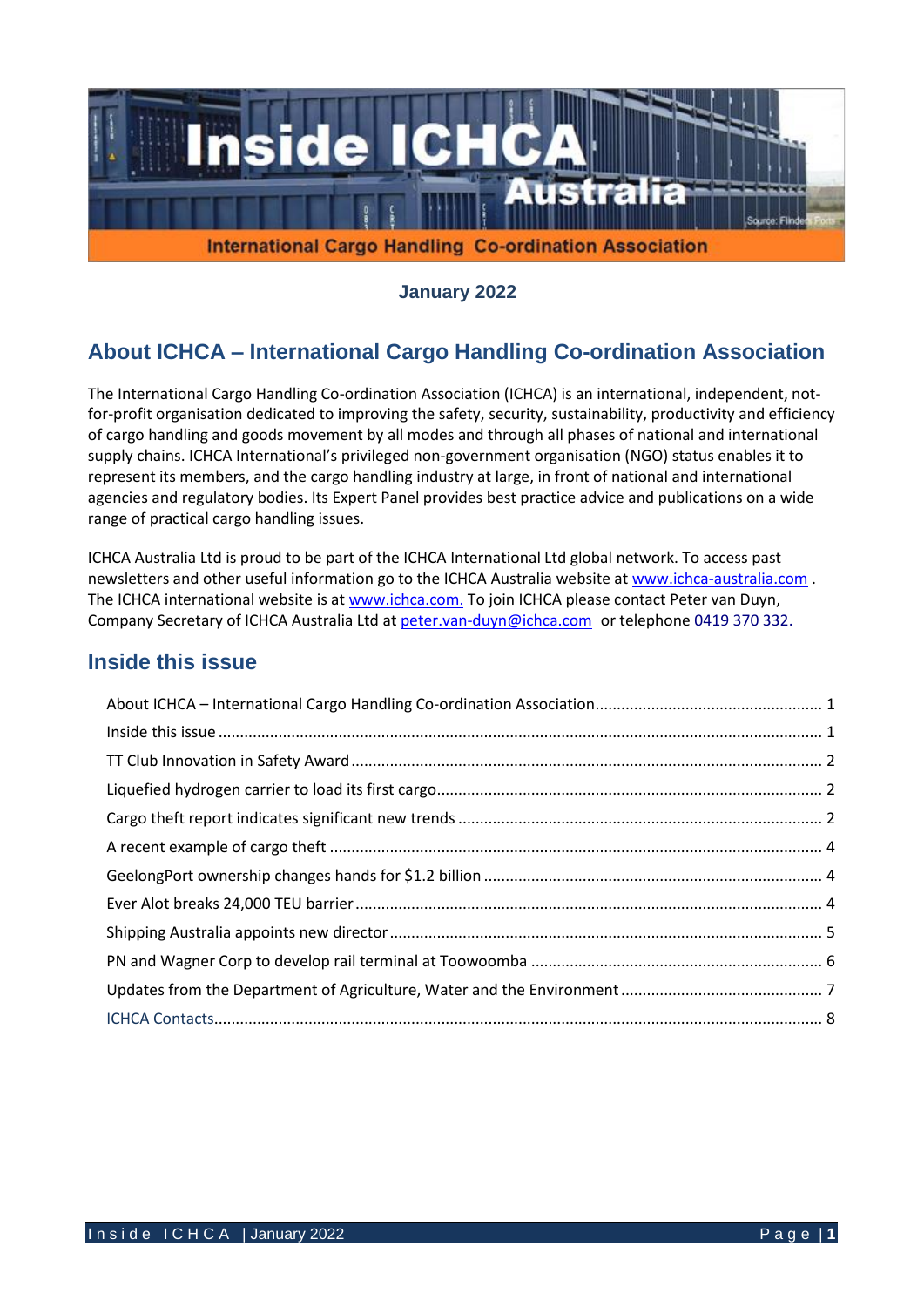# **TT Club Innovation in Safety Award**

Over 30 organisations from around the world have submitted entries for the 2021 TT Club Innovation in Safety Award. Covering products and procedures that achieve a demonstrable improvement in cargo handling and transport safety, the submissions range in focus from bulk cargo handling to containerised cargoes, safety reporting and education to environmental monitoring and fire-fighting.



You are invited to attend the TT Club Innovation in Safety Award virtual ceremony to be held on 22 February 2022 at 14:00 GMT/15:00 CET. This online event will profile the shortlisted entries before announcing the Award winner. This year's Award, designed to encourage safety innovation at a time of increased operational demand on global cargo handling and to celebrate the practical success of such initiatives, has seen a record number of entries, any of which would be a worthy winner. A number of Australian

organisations have submitted an entry. A recording of the event will be made available.

To register, click on this link: **<https://attendee.gotowebinar.com/register/5371375306422039564>**

For further information: **<https://ichca.com/news>**

## **Liquefied hydrogen carrier to load its first cargo**

The world's first liquefied hydrogen carrier has arrived in Victoria as part of a project to test the viability of a hydrogen export market between Australia and Japan. The carrier, the *Suiso Frontier*, recently docked at the Port of Hastings and will transport hydrogen produced as part of the Hydrogen Energy Supply Chain (HESC) project back to Japan. The HESC pilot project is testing whether it is possible to create hydrogen using coal mined at the Loy Yang brown coal mine in the Latrobe Valley and transport it to Japan for consumption.

The project is being developed by a consortium of Japanese and Australian companies, including Kawasaki Heavy Industries, Japanese energy giant J-Power, and AGL, the owner of Loy Yang. From Loy Yang, the hydrogen is transported in gas form and liquefied prior to export. The *Suiso Frontier*, which has a gross tonnage of 8000 tonnes, will undertake a two-week voyage to transport the liquefied hydrogen to Kobe in Japan. Its key feature is a 1,250-cubic-metre storage tank which is able to carry liquefied hydrogen at 0.125 per cent of the original gas volume.

Hydrogen is seen as an energy source of the future because it burns clean when consumed. It is classified via a system of colour codes indicating how it was produced, including green hydrogen (produced from renewable energy) and brown hydrogen (produced from brown coal). Environmental groups have criticised the HESC project because of the carbon emissions released by producing hydrogen from coal. But the consortium says it will not commercialise the project unless it is able to capture and store the emissions.

## **Cargo theft report indicates significant new trends**

The *Cargo Theft Report 2021,* compiled by international transport and logistics insurer, TT Club and global provider of supply chain intelligence, BSI reports on whole year data from 2020. Significant new trends in risks both regionally and globally are highlighted.

At 71%, thefts of cargo in transit continue to make up the highest proportion of overall thefts, although it has decreased from the 2019 proportion of 87%.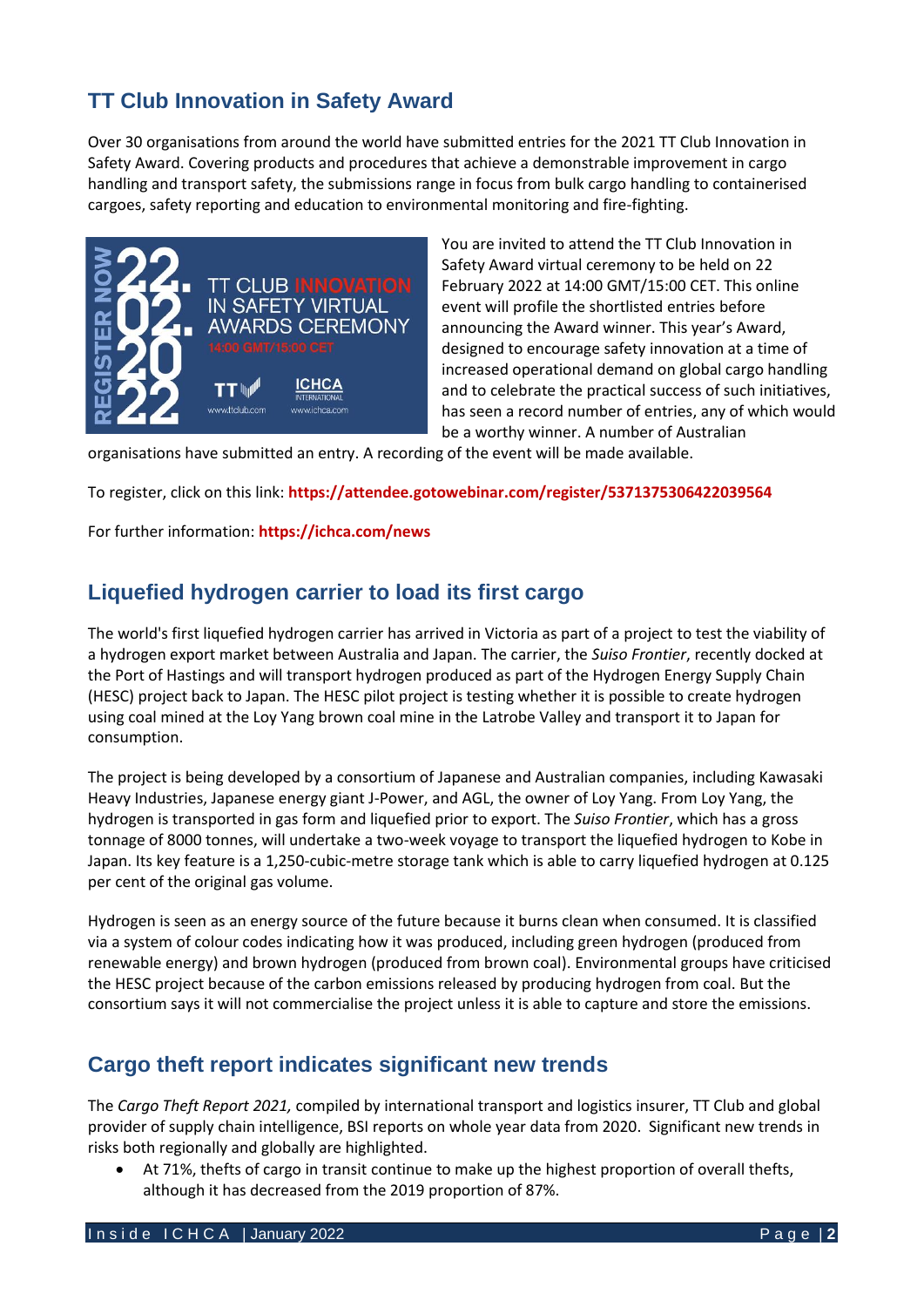- Losses from warehouses and other storage facilities increased from previous reports to 25%.
- 2020 was not a typical year due to supply chain threats from the pandemic which are likely to be of concern well into 2021.
- There are new high-value targets related to the pandemic, such as PPE, face masks and antibacterial gel and vaccine supply chain will come under threat as the roll-out expands.
- The food & beverage sector remains the largest target, at 31%.

TT Club's Managing Director, Loss Prevention, Mike Yarwood explains more, "The effects throughout 2020 of the COVID crisis threatened supply chain security, continuity and resilience. Not only did newly created high-value commodities such as PPE become targets for theft, but bottlenecks in the logistics infrastructure at ports and warehouses brought increased potential risks. Temporary overflow storage facilities added to the dangers in loosening the grip of existing security systems." Although specific incidents have not yet occurred, unless distribution plans for vaccines are perfectly executed within the expectations of any given population, challenges will arise in protecting the single most valuable cargo of all in the coming months.

The report's infographics give an overview of the global data findings, but regional variances are worth noting:

- In Europe, the stockpiling of goods meant these inventories came under particular threat with 48% of 2020 reported thefts coming from warehouses and production facilities. This was in contrast to 2019 when only 18% of thefts were at such locations. On the other hand, 54% of incidents occurred in rest areas and parking sites in 2019, while the 2020 figure was only 19%.
- In Asia, the countries with the highest risk continue to be India, Indonesia, China and Bangladesh.
- The proportion of storage-based risk remains around 50% in Asia as a whole, but in Southeast Asia the in-transit risk reflects the prevalence of bribery and corruption with a high percentage of thefts being facilitated by employees and customs or other officials.
- North America continues to see theft coming almost exclusively in-transit via hijackings or directly from a parked vehicle. The risk of social unrest, particularly in Mexico, arguably impacted the risk of cargo loss through most of last year. Significant disruption to the Mexican rail freight industry, with protesters setting up blockades on train tracks, created a backup of cargo across the country. This disruption led to estimated losses of close to US\$4.4billion.
- In South America, Brazil was a hotspot in 2020. A key driver of the high rates of cargo theft in Brazil remains the presence of major illegal drug smuggling gangs that need to fund their trafficking efforts. Again, the dominant risks were from hijacking and theft from or of vehicles. These theft types accounted for 78% of the total losses reported. The extreme rate of cargo theft, however, did drop for the first time in several years, as continued efforts by police and industry contributed to a slight decline in incidents.

In the coming year, disruption and the uneven resumption of international trade resulting from the spread of COVID will continue, with imbalances in shipping container distribution that are likely to impact maritime, and through a knock-on effect air cargo capacity throughout 2021. The added vulnerability of cargo will therefore continue.

The key to mitigating threats is to stay ahead of the risk. BSI and TT Club have once more collaborated to analyse the detail of these risks and offer mitigation techniques so organisations can proactively understand their risk and build a supply chain that is ahead of the criminal tactics and emerging threats.

The report can be found here**: [https://www.ttclub.com/-/media/files/tt-club/bsi-tt-club-cargo-theft](https://www.ttclub.com/-/media/files/tt-club/bsi-tt-club-cargo-theft-report/2021-02-23---bsi-and-tt-club-cargo-theft-report-2021.pdf)[report/2021-02-23---bsi-and-tt-club-cargo-theft-report-2021.pdf](https://www.ttclub.com/-/media/files/tt-club/bsi-tt-club-cargo-theft-report/2021-02-23---bsi-and-tt-club-cargo-theft-report-2021.pdf)**

**TT Club is member of ICHCA International.**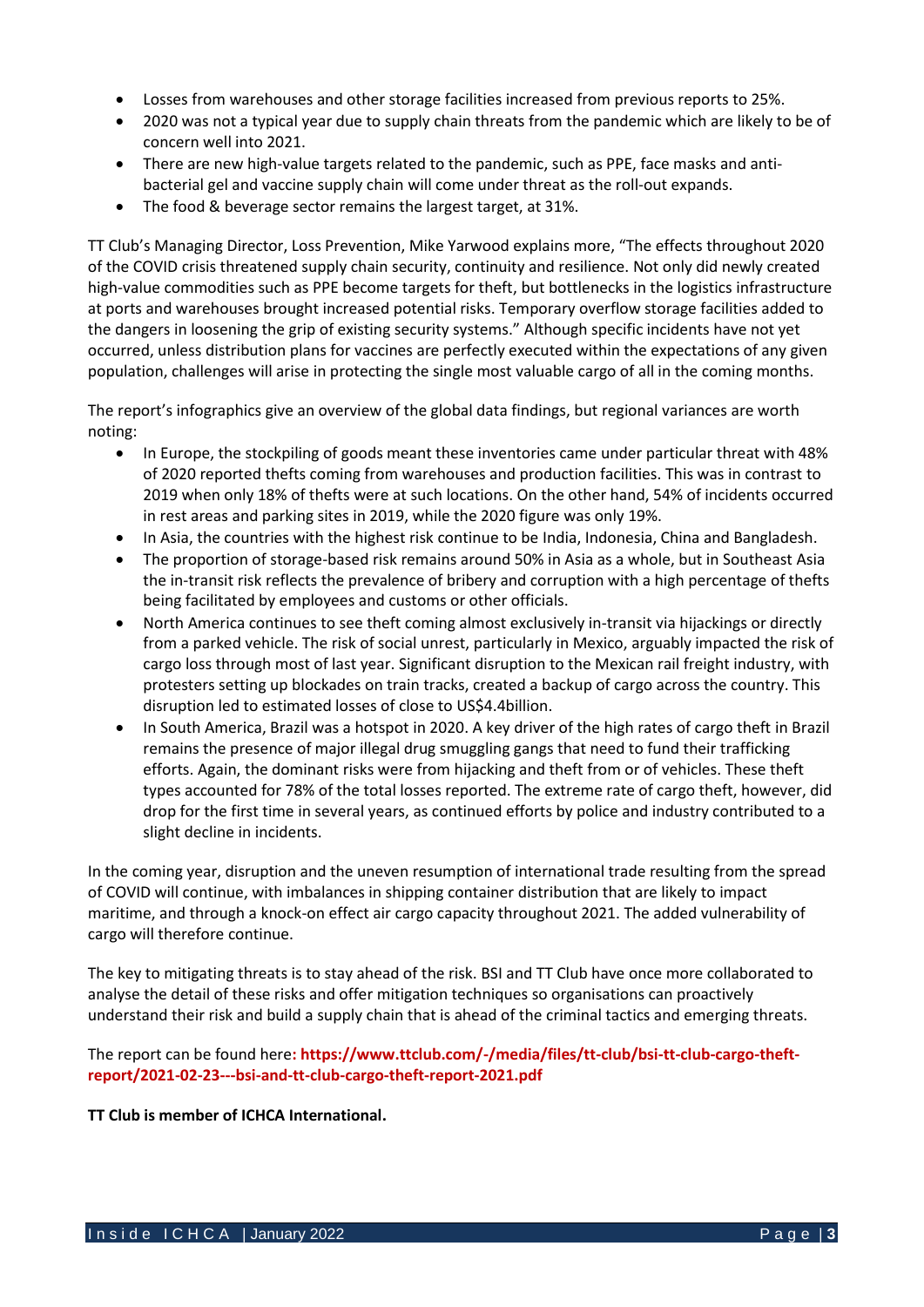# **A recent example of cargo theft**



*Source: Google Images*

Looters are taking advantage of the inflow of goods outside the two southern California ports responsible for handling almost half of all US imports.

In Lincoln Heights, a densely populated neighbourhood in central Los Angeles that is home to terminals belonging to [Union Pacific Corp.](https://gcaptain.com/union-pacific-to-resume-rail-service-from-west-coast-ports-on-schedule/) and United Parcel Service Inc., looters are breaking into cargo containers to steal delivery packages.

Footage shows lines of packages from carriers including UPS and Amazon.com Inc., many of which arrived from Asia through the [nation's largest ports of Los Angeles and Long Beach](https://gcaptain.com/port-of-los-angeles-extends-dwell-fee-threat-for-ocean-carriers/), stretching along the railways. The looters raided packages that contained all sorts of consumer goods, while abandoning those seen as not valuable enough, including Covid-19 tests and EpiPens (devices used in emergencies to treat severe allergic reactions).

Union Pacific said that they have increased the number of Union Pacific special agents on patrol and have utilized and explored additional technologies to help combat this criminal activity. The Los Angeles Police Department only responds to reports of train robberies when they come from the carriers, which rarely happens.

### **GeelongPort ownership changes hands for \$1.2 billion**

Spirit Super and Palisade Investment Partners will acquire GeelongPort in a \$1.2 billion bet on the earnings growth of Victoria's second-largest port. Spirit Super will hold a 51 per cent stake, with Palisade managed funds owning the remaining share in the port, which was put on the market by Brookfield and State Super last year.

GeelongPort, the second largest port in Victoria and the sixth largest in Australia, handles more than \$7 billion worth of trade annually. "GeelongPort is a really attractive asset," said Ross Barry, chief investment officer at Spirit Super. "We are looking for assets like this with very strong fundamental underpinnings and long-term leasing arrangements. This was a core opportunity for us."

The deal is expected to close in the first quarter of 2022. Spirit Super has part ownership of Flinders Ports Holdings and Palisade owns the Port of Portland.



*Source: CSSC*

### **Ever Alot breaks 24,000 TEU barrier**

The 24,004-TEU *Ever Alot* has recently been floated out of the Chain State Shipbuilding Corporation (CSSC)-controlled Jiangnan Changxing Shipyard, the first of six megamaxes Evergreen has contracted with CSSC. "With an intake of 24,004 TEU, the six conventionally-powered sisters will be the world's largest container ships in terms of nominal box intake and the first to break the 'magic' 24,000 TEU barrier," Alphaliner pointed out in its most recent weekly report.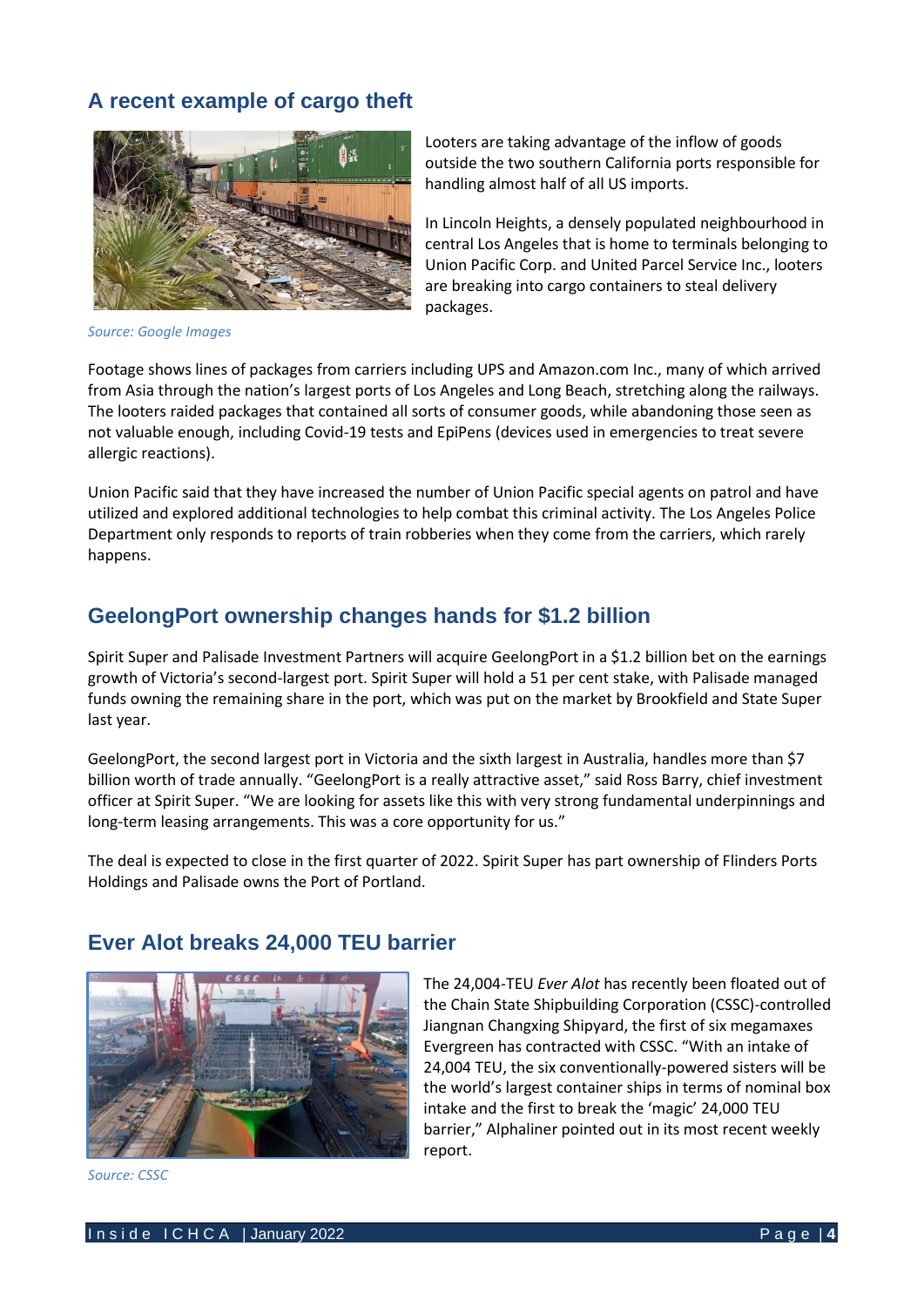The ship had previously been advertised with an intake of 23,888 TEU. The 399.99-metre-long *Ever Alot* will beat a series of six 23,992-TEU ships built by Samsung Heavy Industries, also for Evergreen, as the new world record holder in the big boxship stakes. The *Ever Alot* has a scheduled delivery date of May 2022. Containership size records have repeatedly been broken in recent years, climbing above the 20,000 TEU mark for the first time in 2017. Boxships have more than tripled in size in terms of carrying capacity since the start of the century.



# **Shipping Australia appoints new director**

My Therese Blank has been appointed as a new director of Shipping Australia. She is currently Maersk Group's Head of Oceania Market and she has responsibility for ocean business in Australia, New Zealand, and the Pacific Islands. My has more than 15 years' experience in the shipping and logistics industries across Europe, Asia, and Oceania. She has held several senior leadership positions within Maersk, including Australia Sales and Country Director and Oceania Area Customer Service Director. In 2013, she established Maersk in Myanmar as Country Director. Her first role in regional capacity management was as part of the Maersk Management Trainee Programme. She holds a master's degree in business and economics from Uppsala University, Sweden.

Commenting on her appointment, My said:

Productivity and automation are key to our industry. When the supply chain operates without issues, it's an invisible industry that both enables our economy and the ability of Australian families to access a wide variety of consumer products. We have a great opportunity to improve processes across the supply chain and modernise the legal framework which underpins the industry. Shipping Australia is an important vehicle to accelerate the transformation of our industry as it is the voice of ship operators and owners to Australian governments. In my role as a director, I'm also committed to driving innovation in, and digitisation of, the shipping industry. Accelerating digital platforms and data sharing within the industry is key. Meanwhile, the next five years will be groundbreaking for our industry as the world fleet moves to carbon neutral fuels for a more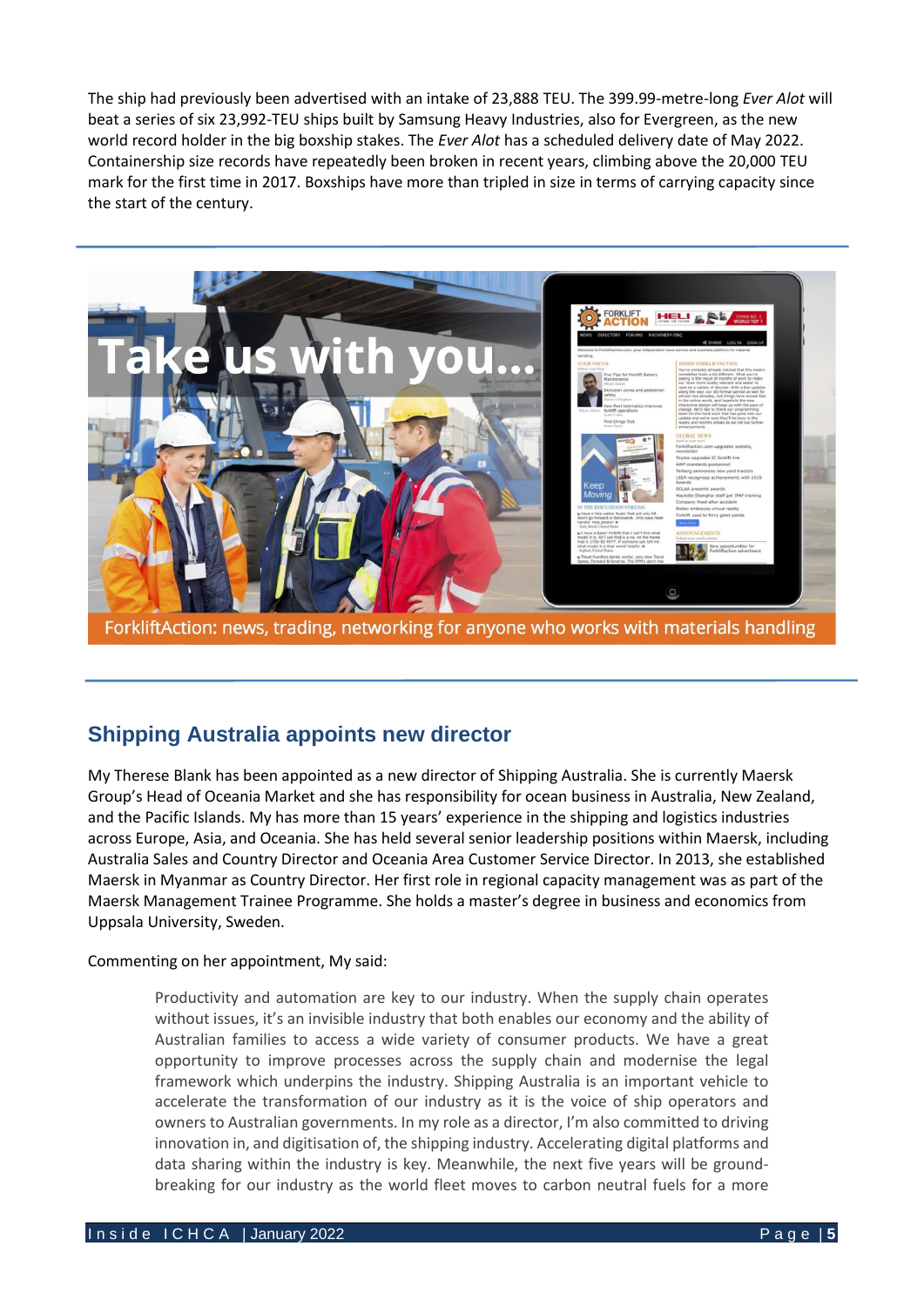sustainable future. This will require collaboration across industry to enable, and make accessible, carbon neutral fuels across the region.

My also notes that, in the 110 years of the combined history of Shipping Australia and its predecessor organisations, she is the organisation's first female director. "I'm honoured to be the first female director at Shipping Australia, and I will continue the focus on diversity. I hope to be a role model for the many women in our industry," she says.

Shipping Australia Chairman, Scott Henderson, commented: "On behalf of Shipping Australia, I welcome My to the board. She is a very highly qualified leader with years of experience in a variety of senior roles at a major ocean shipping company. I am confident that she will be a great addition to the team."

## **PN and Wagner Corp to develop rail terminal at Toowoomba**

Pacific National CEO Paul Scurrah has said both PN and Wagner Corporation were uniquely placed to realise the benefits of the future ARTC – Inland Rail, currently Australia's largest infrastructure project. Once operational, the Wellcamp Logistics Hub would have about 2.7 kilometres of frontage to the future Inland Rail, potentially allowing 1800-metre-long freight trains to operate at the site with the ability to process up to 350,000 shipping containers by 2030 and 500,000 by 2040.

Scurrah said Wagner Corporation had a superb track record and proven expertise in delivering critical transport and freight infrastructure in Queensland. He said PN planned to significantly increase containerised volumes in its intermodal business in the coming years, with the Darling Downs offering both an origin and destination for large quantities of goods and commodities. "Under the agreement, Wagner Corporation will construct the intermodal terminal while Pacific National will operate daily rail freight services under a long-term lease arrangement," Scurrah said.

Once operational, the 23-hectare intermodal terminal would support up to 400 skilled jobs, including train drivers, terminal staff and associated warehousing staff, many of whom would be recruited from the region. Wagner Corporation Chairman John Wagner said the Federal Government's construction of Inland Rail and confirmation by Deputy Prime Minister Barnaby Joyce that the route was settled had given companies added confidence to invest in major freight hubs along the future rail corridor between Melbourne and Brisbane. "The future Inland Rail will facilitate operation of double-stacked 1800-metrelong interstate freight trains between major terminals across the country – these trains need to be broken down into smaller units to help efficiently tranship containers between trains and trucks," he said.

Scurrah said intermodal freight hubs offered governments and communities the added safety and environmental benefits of shifting more freight volumes from trucks to trains. "Integrated with Inland Rail, the Wellcamp Logistics Hub will help reduce road accidents and fatalities, traffic congestion, vehicle emissions, and road wear and tear."

## **Svitzer applies to terminate its enterprise agreement**

Australia's largest tug operator Svitzer has lodged an application with the Fair Work Commission to terminate its enterprise agreement with the Maritime Union of Australia, the Australian Maritime Officers Union, and the Australian Institute of Marine and Power Engineers. This follows two years of negotiations with the three maritime unions, involving more than 50 meetings and two conciliation sessions facilitated by the Fair Work Commission. Nicolaj Noes, Managing Director of Svitzer Australia, said he was extremely disappointed that the negotiations had come to nothing after so much effort: "Svitzer has been bargaining in good faith for over two years. The process is exhausted. Terminating the agreement is a first step to a realistic resolution".

The current enterprise agreement (2016), which lapsed in 2019, has enabled restrictive work practices and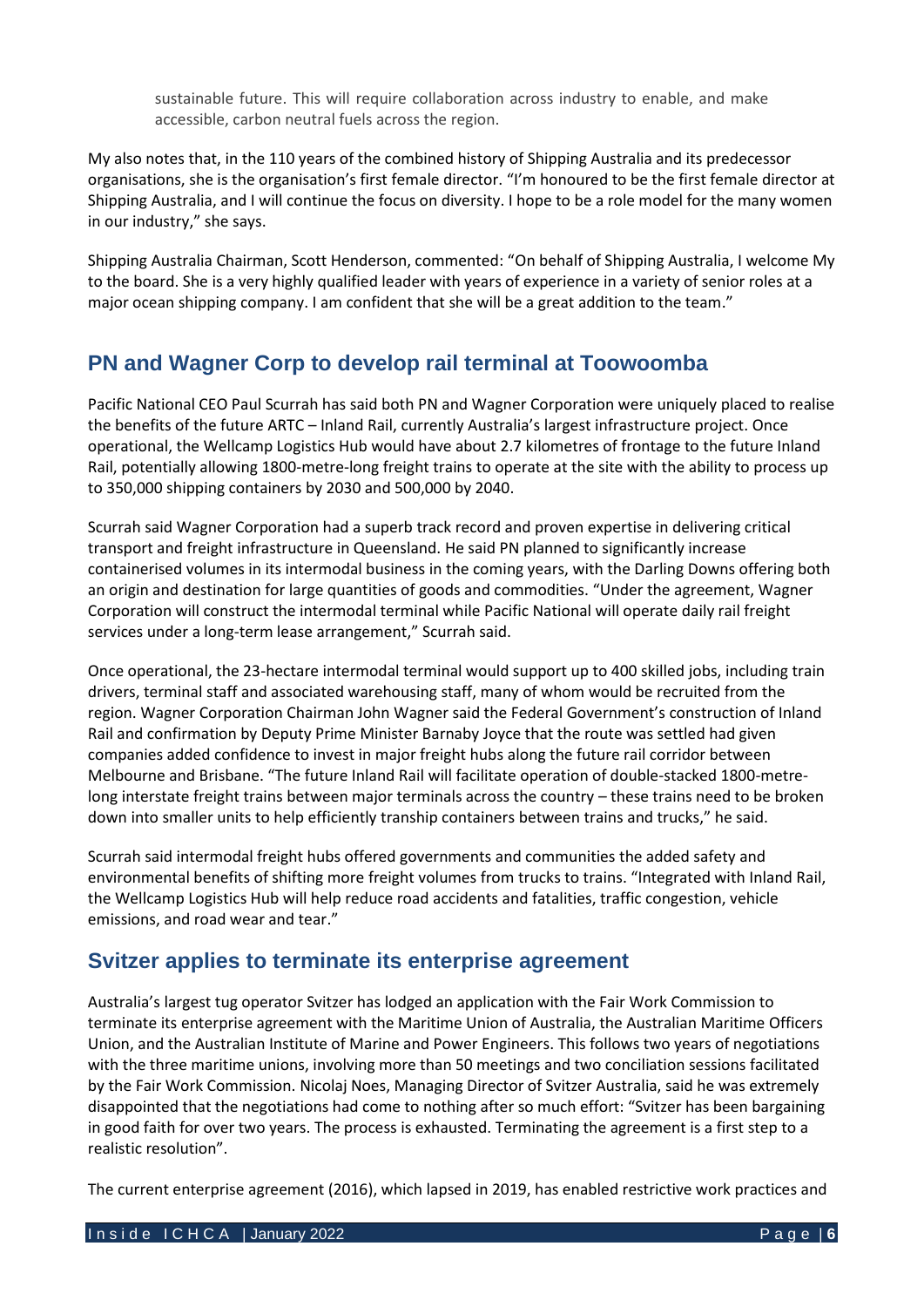interference in managerial and operational decision-making, leading to inefficiencies and limitations on workplace productivity. Should the Fair Work Commission terminate the 2016 enterprise agreement, it would cease to cover or apply to Svitzer and its approximately 540 employees will instead be covered by the Marine Towage Award 2020.

## **Updates from the Department of Agriculture, Water and the Environment**

#### **Asian Gypsy Moth**

The Department has commenced its annual heightened vessel surveillance window for managing the risks posed by Asian Gypsy Moth (AGM) on vessels starting from 1 January 2022. Upon submission of pre-arrival reporting by vessel masters or shipping agents, the Maritime Arrivals Reporting System (MARS) automatically emails an AGM questionnaire to targeted vessels.

The Department's National Maritime Centre (NMC) officers will advise, through the Biosecurity Status Document (BSD) issued from MARS, if an AGM inspection or any specific biosecurity risk mitigation measures are required. The Department requests vessel masters and crew to remain vigilant for AGM and advise the Department, as soon as possible, of any suspected detections of AGM. Early detection and accurate reporting of pests prior to arrival assists in managing the risk offshore, where possible, and minimises the level of intervention by the Department for vessel arrival. AGM surveillance is expected to conclude on 31 May 2022.

#### **COVID-19 effect on response times**

Due to the ongoing and increased prevalence of COVID-19 across Queensland, South Australia, Northern Territory, Tasmania, Victoria and New South Wales, the Department's ability to meet its service standards for inspection bookings in these states will be affected over the next four to six weeks at a minimum. This is driven by the impacts of COVID-19 across the Department's workforce and delays can be expected.

The increased prevalence of COVID-19 in the community is disrupting delivery of the Department's regulatory functions and known to be impacting the operations of industry. As a result, inspection appointments are constantly having to be cancelled and rescheduled, often at very short notice. Our inspection resources are also being affected by isolation requirements.

These are challenging times for all and while we expect these delays to continue for some time, we will monitor the situation and provide further advice when things change. The Department's focus continues to be on the safety and wellbeing of its workforce, and the industry participants it is physically engaging with, while ensuring the effective delivery of its regulatory functions which cannot be compromised. This includes adhering to public health requirements of the states and territories, and ensuring our officers are vaccinated where this is mandated.

Fort more details see: **[Impacts to Service Standards in Queensland, South Australia,](https://www.awe.gov.au/biosecurity-trade/import/industry-advice/2022/06-2022) Northern Territory, [Tasmania, Victoria and New South Wales for bookings and inspections during COVID-19 pandemic -](https://www.awe.gov.au/biosecurity-trade/import/industry-advice/2022/06-2022) [DAWE](https://www.awe.gov.au/biosecurity-trade/import/industry-advice/2022/06-2022)**

For urgent information relating to this notice, please emai[l agriccc@agriculture.gov.au](mailto:agriccc@agriculture.gov.au) making sure to include **"COVID NOTIFICATION - [STATE/TERRITORY]"**in the subject field of the email.